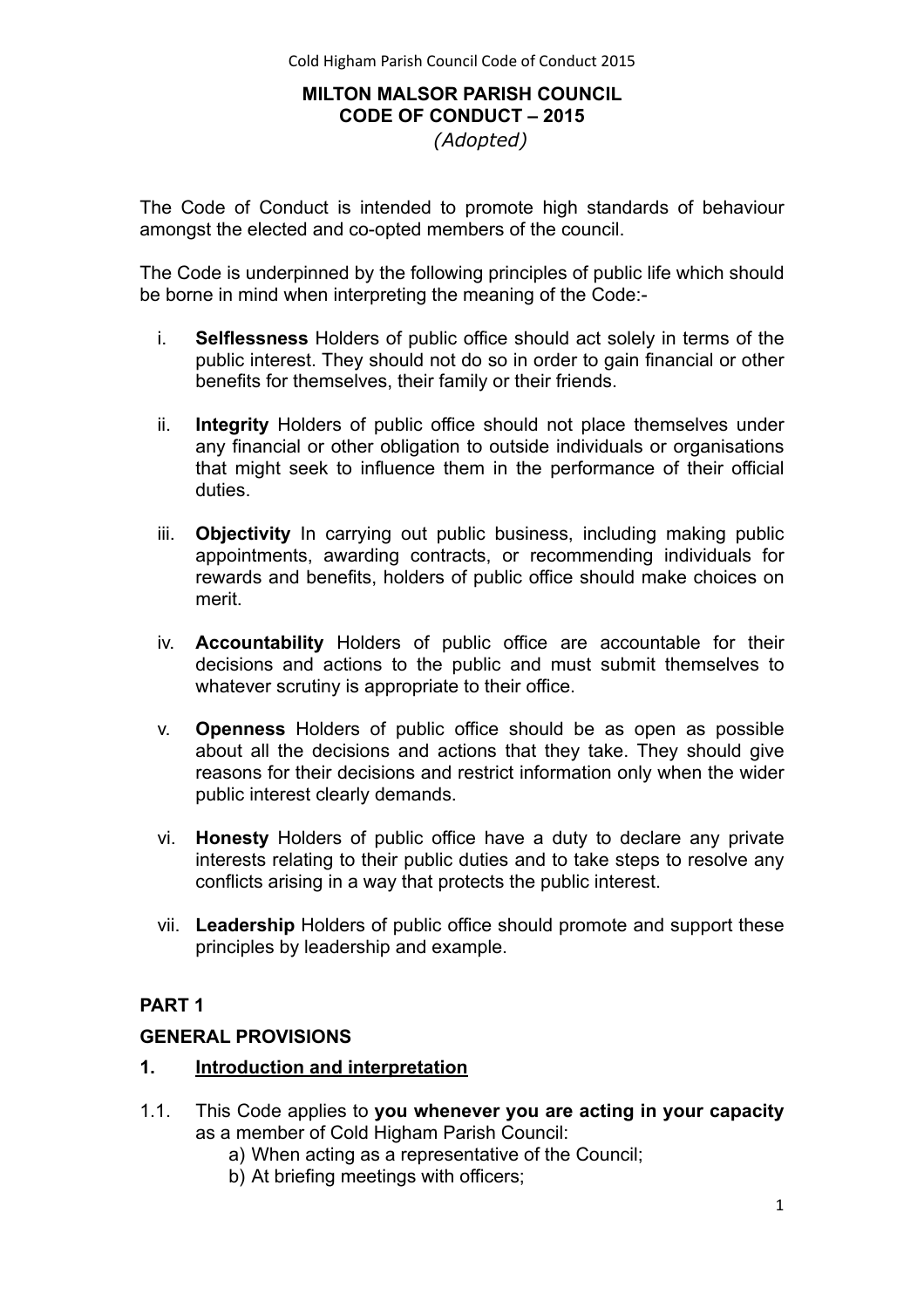Cold Higham Parish Council Code of Conduct 2015

- c) When corresponding with the Council other than in a private capacity
- 1.2. The term "**the Council**" used in this Code refers to Cold Higham Parish Council.
- 1.3. "**Member**" means any person being an elected or co-opted member of the Council.
- 1.4. It is **your** responsibility to comply with the provisions of this Code.
- 1.5. In this code "**Meeting**" means any meeting of a) The Council;
	- b) Any of the Council's sub-committees;
	- c) Any of the Council's working parties and panels.
- 1.6. In this Code "relevant authority" has the meaning given to it by section 27(6) of the Localism Act 2011.

## **2. General obligations**

- 2.1. You must treat others with respect.
- 2.2. You must not:
	- a) do anything which may cause the Council to breach UK equalities legislation;
	- b) bully any person
	- c) intimidate or attempt to intimidate any person who is or is likely to be:-
		- (i) a complainant;
		- (ii) a witness; or
		- (iii) involved in the administration of any investigation or proceedings,

in relation to an allegation that a Member (including yourself) has failed to comply with his or her authority's code of conduct.

- d) do anything which compromises or is likely to compromise the impartiality of those who work for, or on behalf of, the Council.
- e) conduct yourself in a manner which could reasonably be regarded as bringing your office or authority into disrepute.

## **3. You must not:-**

3.1. disclose information given to you in confidence by anyone, or information acquired by you which you believe, or ought reasonably to be aware, is of a confidential nature, except where:-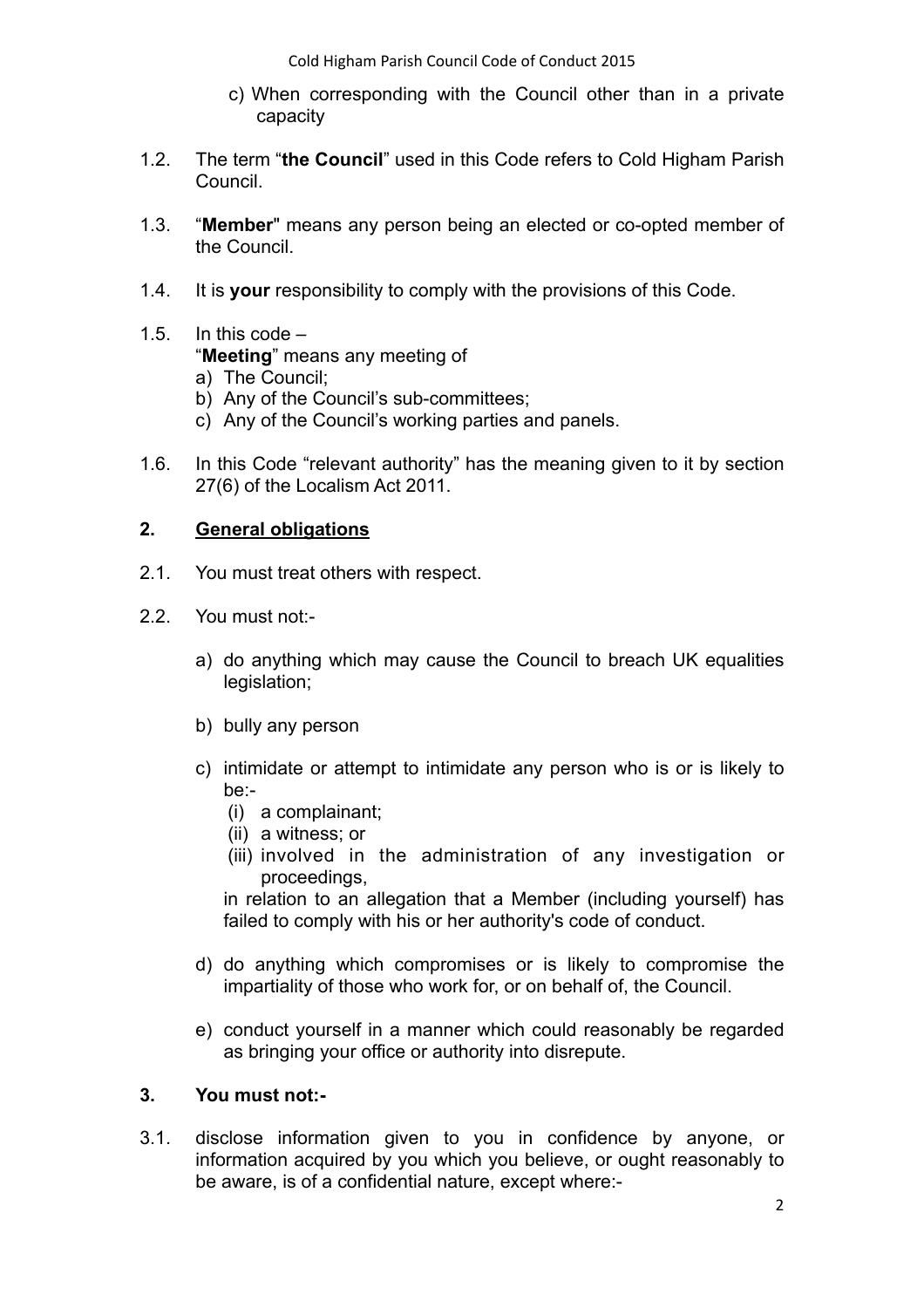- a) you have the consent of a person authorised to give it:
- b) you are required by law to do so;
- c) the disclosure is made to a third party for the purpose of obtaining professional advice provided that the third party agrees not to disclose the information to any other person; or
- d) the disclosure is:-
	- (i) reasonable and in the public interest; and
	- (ii) made in good faith and in compliance with the reasonable requirements of the Council;
- 3.2. prevent another person from gaining access to information to which that person is entitled by law.

## **4. You must not:-**

4.1. use or attempt to use your position as a member improperly to confer on, or secure for yourself or any other person, an advantage or disadvantage; and

## **5. You must:-**

- 5.1. when using or authorising the use by others of the resources of your council:
	- a) act in accordance with your council's reasonable requirements;
	- b) ensure that such resources are not used improperly for political purposes (including party political purposes); and
	- c) have regard to any Local Authority Code of Publicity made under the Local Government Act 1986.

# **PART 2**

# **INTERESTS**

# **6. Disclosable Pecuniary Interests**

- 6.1. Breaches of the rules relating to Disclosable Pecuniary Interests may lead to criminal sanctions being imposed.
- 6.2. You have a disclosable pecuniary interest if it is of a description specified in regulations made by the Secretary of State (attached at Appendix A) and either:
	- a) it is an interest of yours, or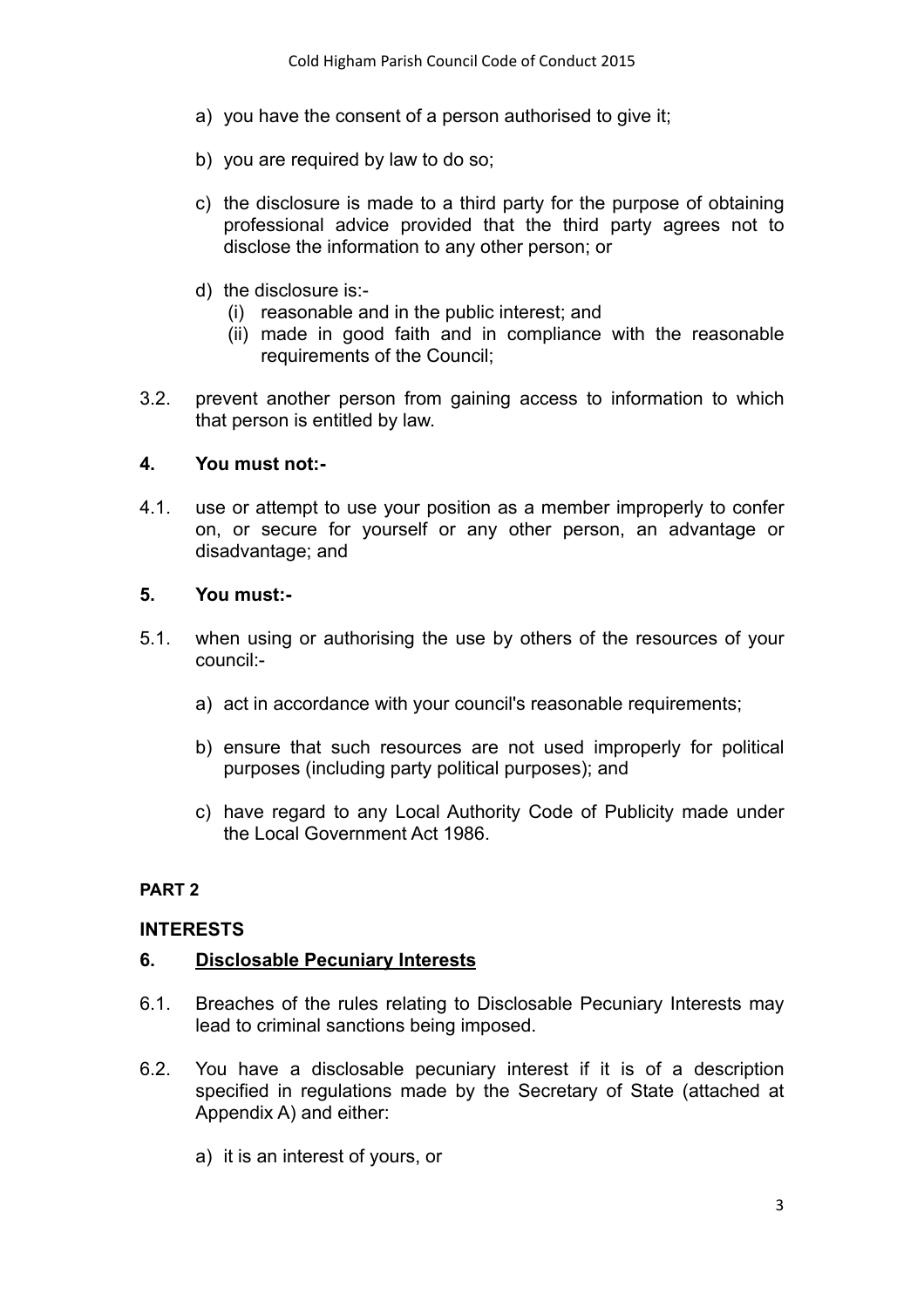- b) it is an interest of:
	- (i) your spouse or civil partner;
	- (ii) a person with whom you are living as husband and wife, or
	- (iii) a person with whom you are living as if you were civil partners

and you are aware that that other person has the interest.

## **7. Registration of Disclosable Pecuniary Interests**

- 7.1. Subject to paragraph [9 below](#page-4-0) (sensitive interests), you must, within 28 days of:
	- a) this Code being adopted or applied by the Council; or

b) your election or appointment (where that is later),

notify the South Northants Council's Monitoring Officer, via the Parish Clerk, in writing of any Disclosable Pecuniary Interests you have at that time.

- 7.2. Subject to paragraph [9 below](#page-4-0) (sensitive interests), you must, within 28 days of becoming aware of any new Disclosable Pecuniary Interest or any change to any such interest, notify the South Northants Council's Monitoring Officer, via the Parish Clerk, in writing of that new pecuniary interest or change.
- 7.3. Disclosable Pecuniary Interests will be published on the South Northants Council's website, and a link to this will be made from the Parish web site.

## **8. Disclosable Pecuniary interests in matters considered at meetings or by a single member**

- 8.1. If you attend a meeting and have and are aware that you have a disclosable pecuniary interest in any matter to be considered, or being considered, at that meeting, –
	- a) if the interest is not entered in the Council's register of members' interests, you must, subject to sub-paragraph 9 below, disclose to the meeting the fact that you have a Disclosable Pecuniary Interest in that matter. If you have not already done so, you must notify South Northants Council's Monitoring Officer of the interest before the end of 28 days beginning with the date of the disclosure, and
	- b) whether the interest is registered or not you must not unless you have obtained a dispensation from the South Northants Council's Monitoring Officer
		- i. participate, or participate further, in any discussion of the matter at the meeting; or
		- ii. remain in the meeting room whilst the matter is being debated or participate in any vote taken on the matter at the meeting.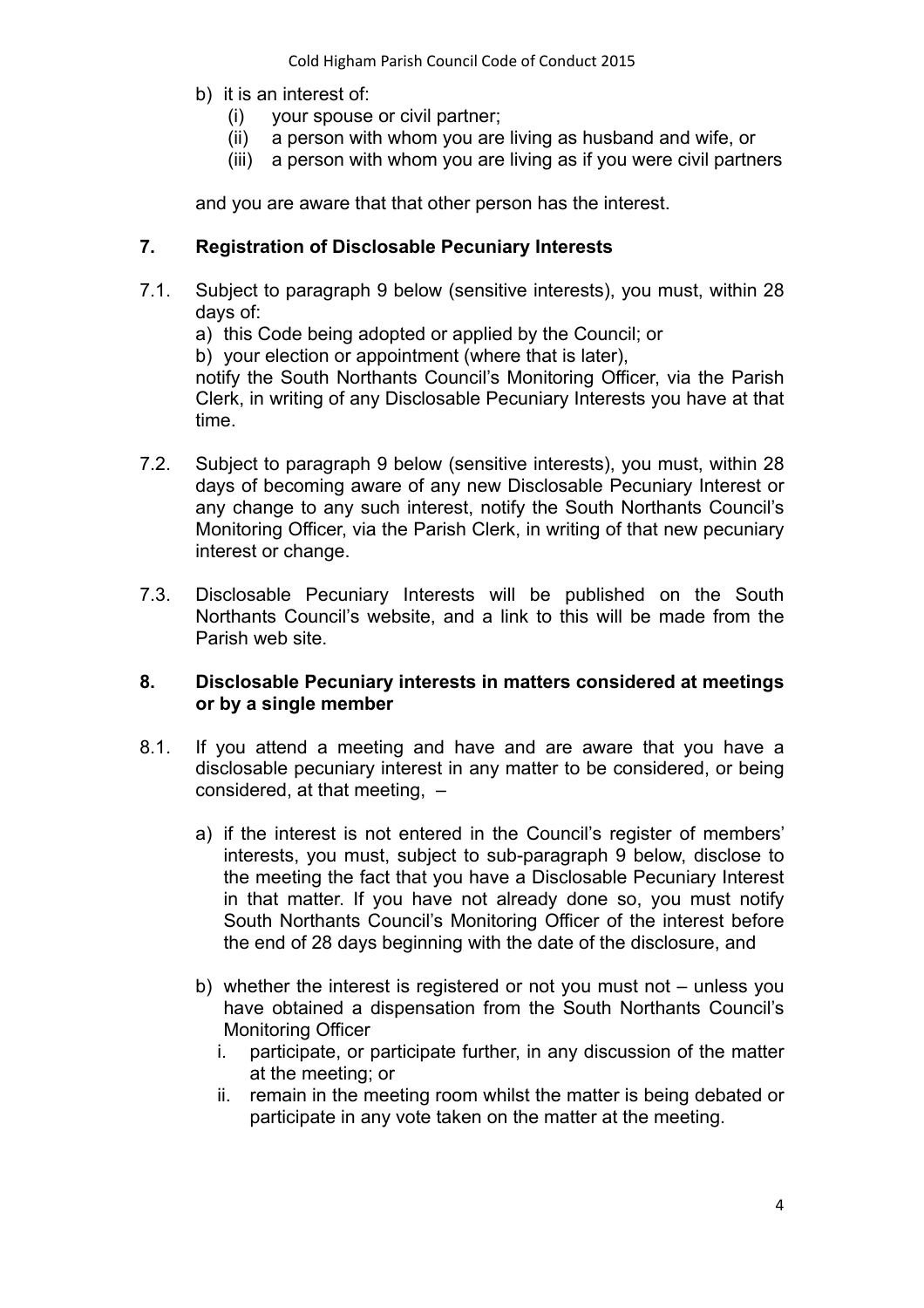## <span id="page-4-0"></span>**9. Sensitive interests**

9.1. Where you consider (and South Northants Council's Monitoring Officer agrees) that the nature of a Disclosable Pecuniary or Non-Statutory Disclosure Interest is such that disclosure of the details of the interest could lead to you or a person connected with you being subject to intimidation or violence, it is a "sensitive interest" for the purposes of the Code, and the details of the sensitive interest do not need to be disclosed to a meeting, although the fact that you have a sensitive interest must be disclosed.

## **10. Non Statutory Disclosable Interests**

- 10.1. You have a "non-statutory disclosable interest" in an item of business of your council where –
	- a. a decision in relation to that business might reasonably be regarded as affecting the well-being or financial standing of you or a member of your family or a person with whom you have a close association to a greater extent than it would affect the majority of the Council Tax payers within the Parish, or
	- b. it relates to or is likely to affect any of the interests listed in the Table in the Appendix A to this Code, but in respect of a member of your family (other than a "relevant person") or a person with whom you have a close association and that interest is not a disclosable pecuniary interest.
- 10.2. If you attend a meeting and are aware that you have a 'Non Statutory Disclosable Interest' in any matter to be considered, or being considered, at that meeting:-
	- (a) If the interest is not entered in the Council's register of members' interests, you must, subject to sub-paragraph 9 above, disclose to the meeting the fact that you have a Non-Statutory Disclosable Interest in that matter, and
	- (b) If the interest is one which a member of the public with knowledge of the relevant facts would reasonably regard as so significant that it is likely to prejudice your judgement of the public interest, you must not:-
		- (i) participate, or participate further, in any discussion of the matter at the meeting; or
		- (ii) remain in the meeting room whilst the matter is being debated or participate in any vote taken on the matter at the meeting.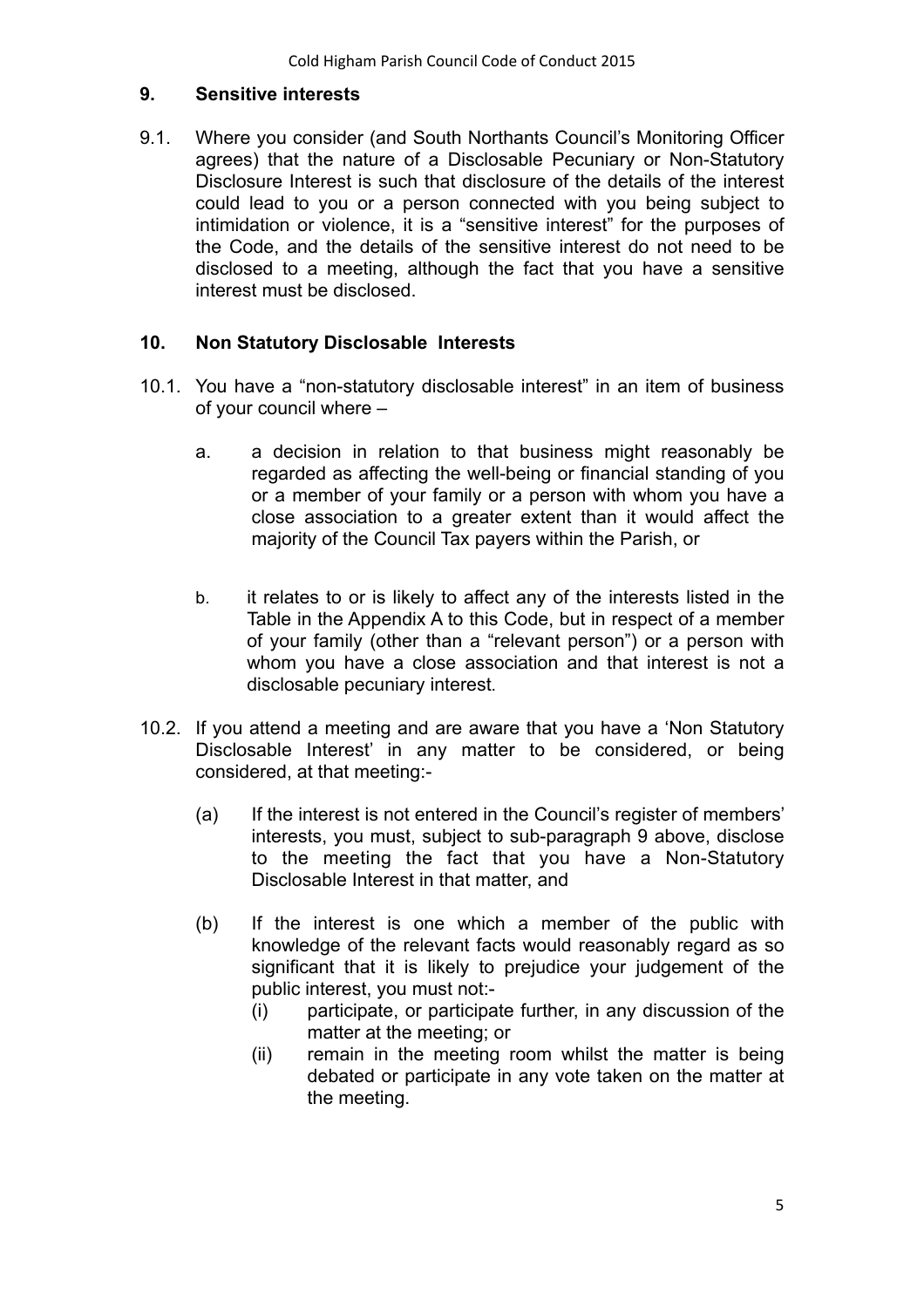## **11. Gifts and Hospitality**

- 11.1. You must, within 28 days of receipt, notify the Monitoring Officer in writing of any gift, benefit or hospitality with a value in excess of £50 which you have accepted as a member from any person or body other than the Council.
- 11.2. The Monitoring Officer will place your notification on a public register of gifts and hospitality.

## **1. APPENDIX A**

#### **Disclosable Pecuniary Interests**

The duties to register, disclose and not to participate in respect of any matter in which a member has a Disclosable Pecuniary Interest are set out in Chapter 7 of the Localism Act 2011. Disclosable pecuniary interests are defined in the Relevant Authorities (Disclosable Pecuniary Interests) Regulations 2012 as follows -

| <i><u><b>Interest</b></u></i>                        | Prescribed description                                                                                                                                                                                                                                                                                                                                                                                                                                        |
|------------------------------------------------------|---------------------------------------------------------------------------------------------------------------------------------------------------------------------------------------------------------------------------------------------------------------------------------------------------------------------------------------------------------------------------------------------------------------------------------------------------------------|
| Employment, office, trade,<br>profession or vocation | Any employment, office, trade, profession or<br>vocation carried on for profit or gain.                                                                                                                                                                                                                                                                                                                                                                       |
| Sponsorship                                          | Any payment or provision of any other<br>financial benefit (other than from the relevant<br>authority) made or provided within the<br>relevant period in respect of any expenses<br>incurred by M in carrying out duties as a<br>member, or towards the election expenses of<br>M.<br>This includes any payment or financial benefit<br>from a trade union within the meaning of the<br><b>Trade Union and Labour Relations</b><br>(Consolidation) Act 1992). |
| Contracts                                            | Any contract which is made between the<br>relevant person (or a body in which the<br>relevant person has a beneficial interest) and<br>the relevant authority-<br>(a) under which goods or services are to be<br>provided or works are to be executed; and<br>(b) which has not been fully discharged.                                                                                                                                                        |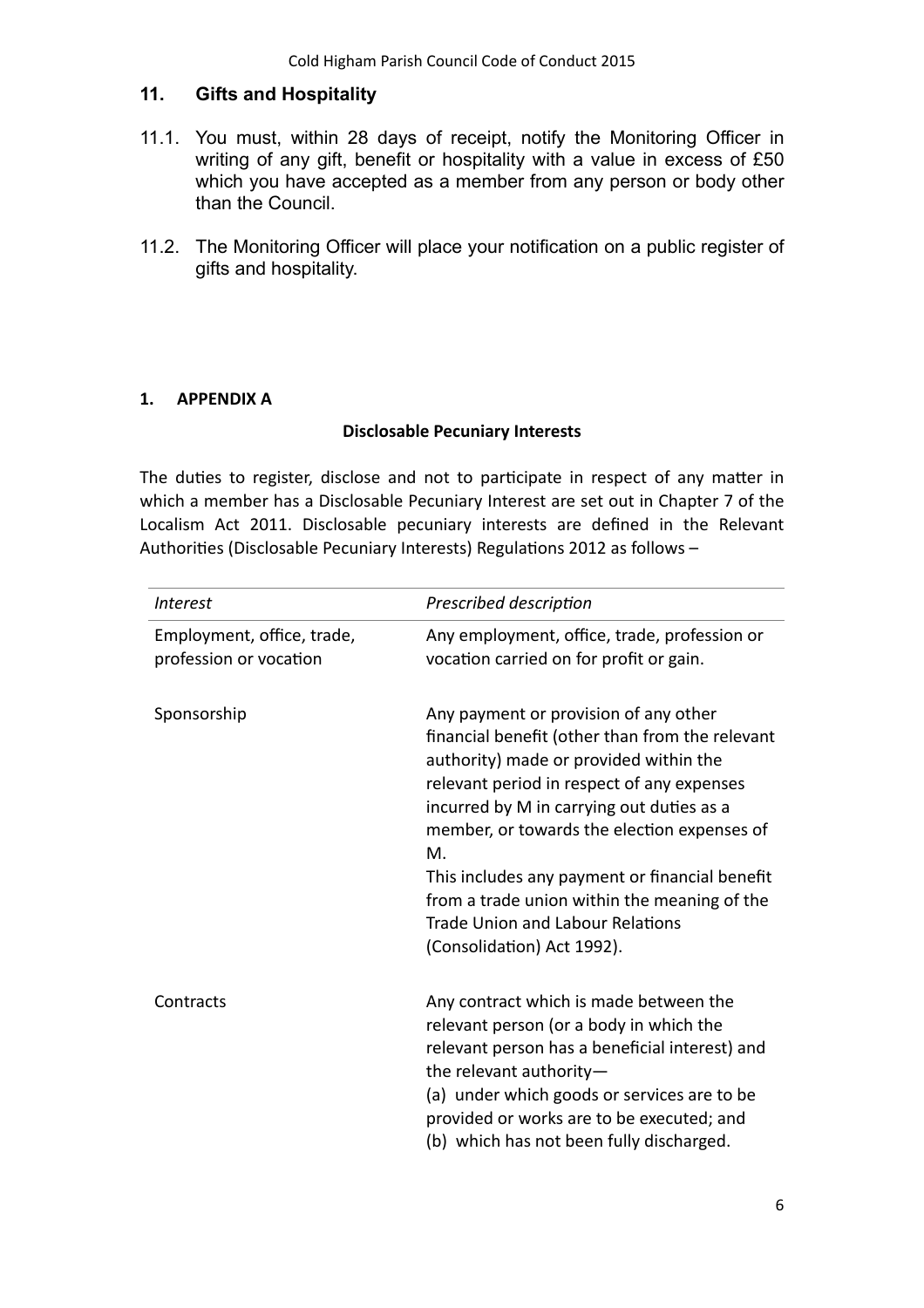| Cold Higham Parish Council Code of Conduct 2015 |                                                                                                                                                                                                                                                                       |
|-------------------------------------------------|-----------------------------------------------------------------------------------------------------------------------------------------------------------------------------------------------------------------------------------------------------------------------|
| Land                                            | Any beneficial interest in land which is within<br>the area of the relevant authority.                                                                                                                                                                                |
| Licences                                        | Any licence (alone or jointly with others) to<br>occupy land in the area of the relevant<br>authority for a month or longer.                                                                                                                                          |
| Corporate tenancies                             | Any tenancy where (to M's knowledge)-<br>(a) the landlord is the relevant authority; and<br>(b) the tenant is a body in which the relevant<br>person has a beneficial interest.                                                                                       |
| Securities                                      | Any beneficial interest in securities of a body<br>$where -$<br>(a) that body (to M's knowledge) has a place<br>of business or land in the area of the relevant<br>authority; and<br>(b) either-                                                                      |
|                                                 | (i) the total nominal value of the securities<br>exceeds £25,000 or one hundredth of the<br>total issued share capital of that body; or                                                                                                                               |
|                                                 | (ii) if the share capital of that body is of more<br>than one class, the total nominal value of the<br>shares of any one class in which the relevant<br>person has a beneficial interest exceeds one<br>hundredth of the total issued share capital of<br>that class. |

For this purpose –

"the Act" means the Localism Act 2011;

"body in which the relevant person has a beneficial interest" means a firm in which the relevant person is a partner or a body corporate of which the relevant person is a director, or in the securities of which the relevant person has a beneficial interest;

"director" includes a member of the committee of management of an industrial and provident society;

"land" excludes an easement, servitude, interest or right in or over land which does not carry with it a right for the relevant person (alone or jointly with another) to occupy the land or to receive income;

"M" means a member of a relevant authority;

"member" includes a co-opted member;

"relevant authority" means the Council of which M is a member;